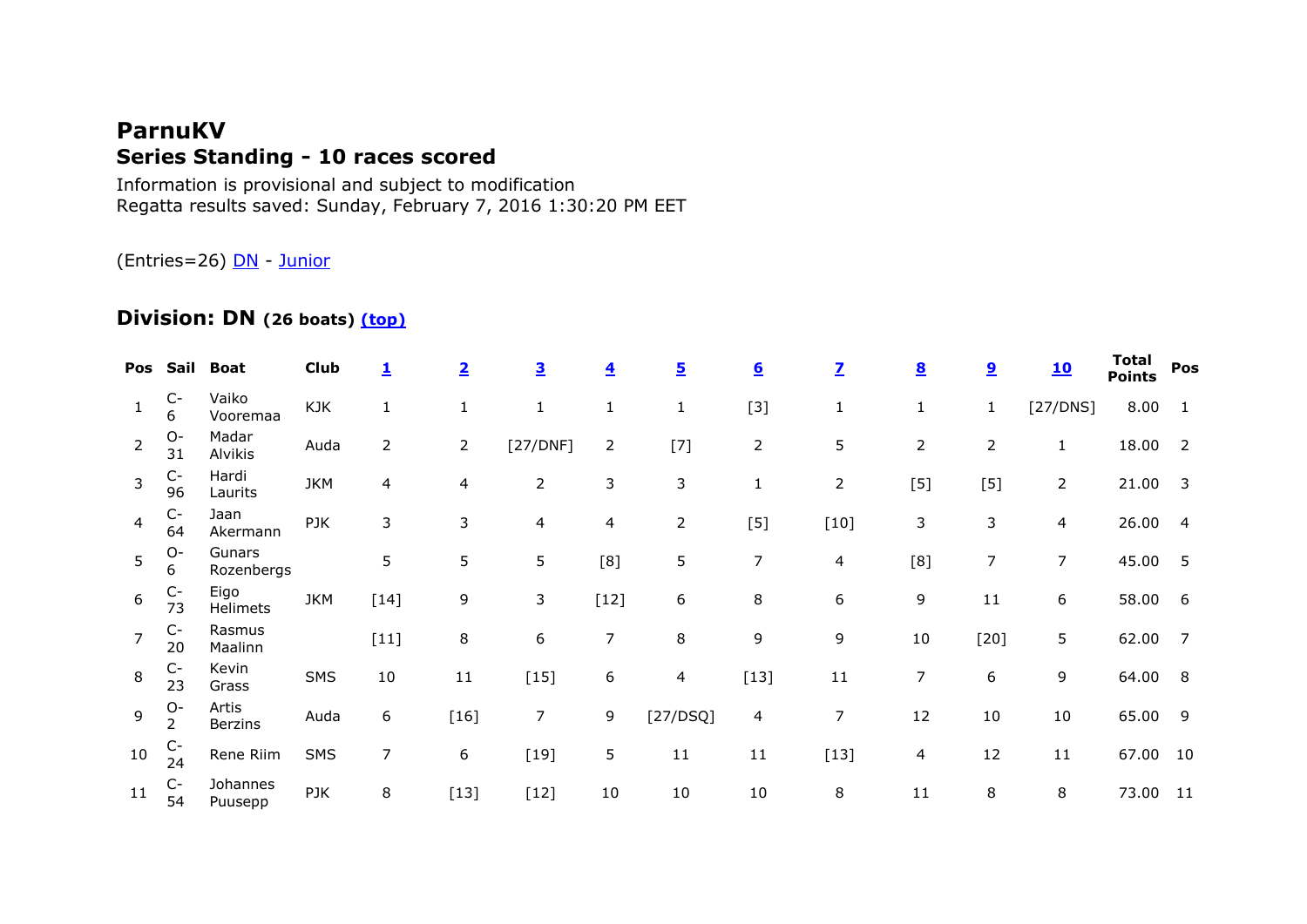| Pos | Sail        | <b>Boat</b>           | <b>Club</b> | 1        | $\overline{2}$ | $\overline{\mathbf{3}}$ | $\overline{\mathbf{4}}$ | $\overline{5}$ | $6 \n$           | $\mathbf{Z}$  | $\underline{\underline{8}}$ | $\overline{\mathbf{2}}$ | <u>10</u> | Total<br><b>Points</b> | Pos |
|-----|-------------|-----------------------|-------------|----------|----------------|-------------------------|-------------------------|----------------|------------------|---------------|-----------------------------|-------------------------|-----------|------------------------|-----|
| 12  | $C-$<br>4   | Toivo<br>Aardemaa     |             | 12       | $[17]$         | 13                      | 11                      | 14             | 12               | $[18]$        | 13                          | 13                      | 12        | 100.00                 | 12  |
| 13  | $C-$<br>72  | Marek<br>Lentsius     | <b>JKM</b>  | [27/DSQ] | [27/DNS]       | 27/DNS                  | 27/DNS                  | 27/DNS         | $\boldsymbol{6}$ | 3             | 6                           | $\overline{4}$          | 3         | 103.00                 | 13  |
| 14  | $O-$<br>8   | Janis<br>Jekabsons    | Auda        | 18       | $[19]$         | 8                       | 13                      | 12             | $[19]$           | 15            | 15                          | 9                       | 18        | 108.00                 | 14  |
| 15  | $C-$<br>89  | Jürgen<br><b>Kukk</b> | <b>JKM</b>  | 13       | 14             | 11                      | $[19]$                  | 18             | 16               | 12            | 14                          | $[21]$                  | 16        | 114.00                 | 15  |
| 16  | $C-$<br>42  | Johanna<br>Saareke    | PJK         | $[22]$   | 10             | 17                      | 14                      | 15             | 21               | $[23]$        | 16                          | 18                      | 13        | 124.00                 | 16  |
| 17  | $C-$<br>50  | Karsten<br>Holter     | PJK         | 15       | 12             | $[23]$                  | 17                      | $[19]$         | 15               | 14            | 17                          | 17                      | 17        | 124.00                 | 17  |
| 18  | $C-$<br>52  | Oskar<br>Seemann      | PJK         | 16       | 15             | 16                      | 15                      | 17             | $[18]$           | 17            | $[18]$                      | 15                      | 15        | 126.00                 | 18  |
| 19  | $C-$<br>62  | Melvin<br>Aaslav      | <b>TJK</b>  | 19       | 18             | 14                      | 18                      | 16             | $[20]$           | 20            | $[22]$                      | 14                      | 14        | 133.00                 | 19  |
| 20  | $C-$<br>90  | Keith Luur            | PJK         | 17       | [27/DNF]       | 20                      | 16                      | 13             | 17               | 16            | 21                          | $[22]$                  | 19        | 139.00                 | 20  |
| 21  | $C-$<br>26  | Valdo<br>Pärtel       | <b>HJK</b>  | 9        | $\overline{7}$ | 9                       | 24                      | 9              | [27/DNS]         | $[27/N$ oFin] | 27/DNS                      | 27/DNS                  | 27/DNS    | 139.00                 | 21  |
| 22  | $O-$<br>11  | Martins<br>Dancauskis | Auda        | 21       | [27/DSQ]       | 10                      | 23                      | 20             | $[24]$           | 19            | 20                          | 19                      | 21        | 153.00                 | 22  |
| 23  | $O -$<br>37 | Valdis<br>Alvikis     | Auda        | [27/DNF] | 21             | $[22]$                  | 22                      | 21             | 14               | 21            | 19                          | 16                      | 20        | 154.00                 | 23  |
| 24  | $C-$<br>41  | Dag Trink             | PJK         | 20       | 20             | 18                      | 20                      | 23             | 22               | $[24]$        | [27/DNS]                    | 23                      | 23        | 169.00                 | 24  |
| 25  | $C-$<br>57  | Kristofer<br>Ennok    | PJK         | $[23]$   | 22             | 21                      | 21                      | 22             | 23               | 22            | 23                          | $[24]$                  | 22        | 176.00                 | 25  |
| 26  | $C-$<br>36  | Argo<br>Vooremaa      | KJK         | [27/DNF] | [27/DNS]       | 27/DNS                  | 27/DNS                  | 27/DNS         | 27/DNS           | 27/NoFin      | 27/DNS                      | 27/DNS                  | 27/DNS    | 216.00                 | -26 |

### Notes

(1) Scoring System is Intnl DN Iceboat LowPoint

 $(2)$  Finishes in [brackets] denote throwouts